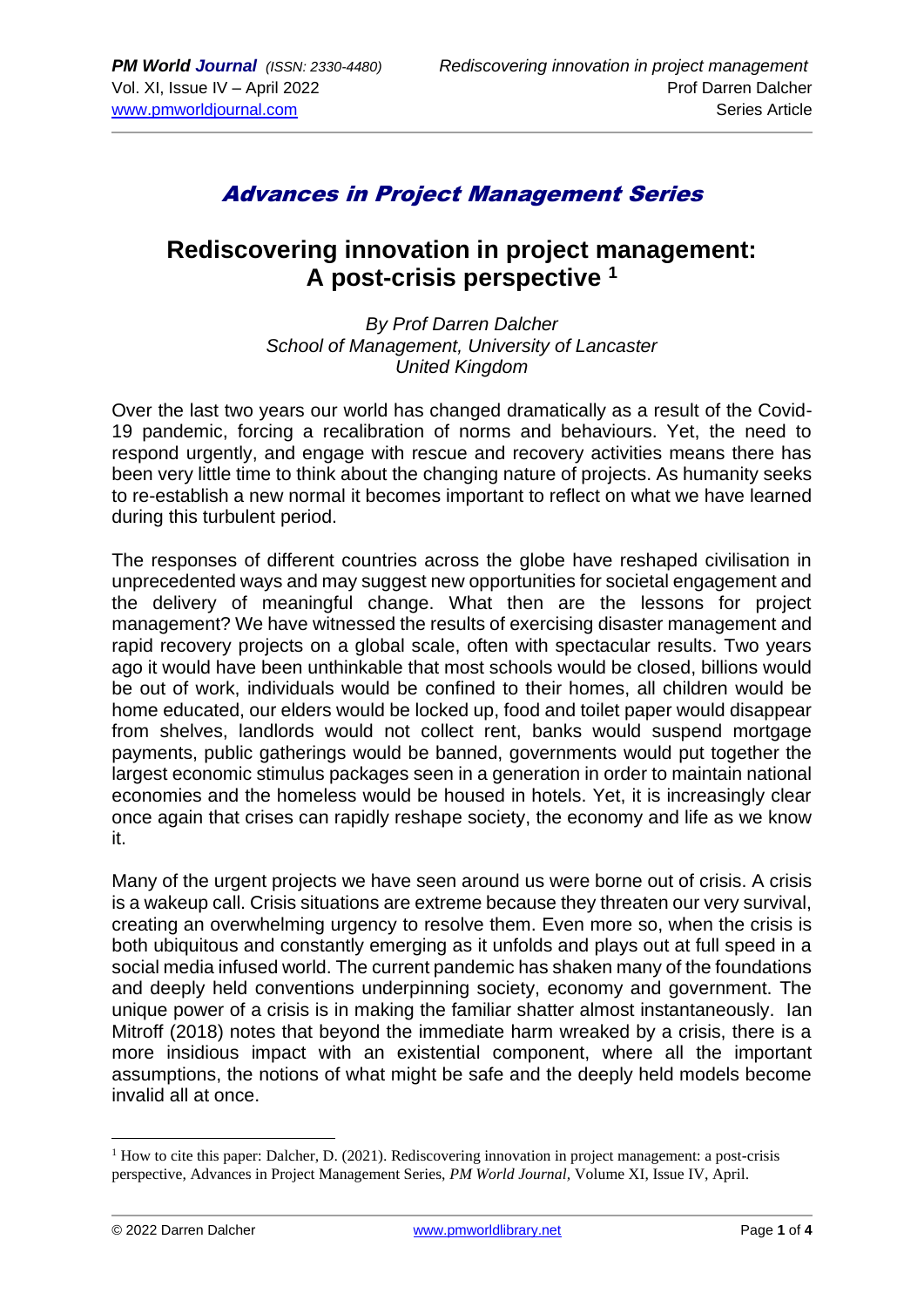The impact of a crisis can be likened to a rogue wave striking a ship in deep seas; sudden, spontaneous and significant. The response to an emerging crisis necessitates a near continuous stream of urgent and unexpected mini-projects; characterised by immediate decisions, plans that must be created and enacted in a matter of hours – or minutes – and an immediate reversal of our conservative aversion to risk taking and abolition of an excessive reliance on speculative business cases.

The results have been nothing less than spectacular: In our haste to respond to the emergency, we uncovered new abilities to work together, to embrace new technologies, to collaborate and to achieve the impossible. The radical shifts that normally define transformation appear to have been mastered by society: Hospitals built in ten days, new vaccines in circulation within a matter of weeks, education systems moving online at the switch of a button, and significant changes to all forms of human interaction, communication and collaboration. Indeed, rather than find our new leaders for times of crisis, we instead rediscovered a new society ready to band together.

Peter Drucker famously observed that '*the greatest danger in times of turbulence is not the turbulence, it is to act with yesterday's logic*'. Perhaps our greatest challenge beyond the pandemic would be to retain the newly rediscovered sense of innovation beyond the immediate scope of the crisis and to embrace the new spirit of inclusivity, co-operation and creativity that it engendered. To prepare for the challenges of a more turbulent and volatile tomorrow, we would therefore need to harvest the hard-won insights from our recent experiences.

The experience of working in more demanding contexts will require new positioning, including increased attention to the following aspects (see Table 1):

| 1 aprc 1. The 71 3 of Work Hamework |                                                                                                                            |
|-------------------------------------|----------------------------------------------------------------------------------------------------------------------------|
| <b>Purpose:</b>                     | Increased primacy of meaning, needs,<br>purpose and value creation                                                         |
| People:                             | Greater orientation on self, employees,<br>customers, community and society                                                |
| <b>Place:</b>                       | Proliferation of remote, flexible and<br>homeworking modes away from the office                                            |
| <b>Platform:</b>                    | Adoption of on-line platforms to compete<br>with face-to-face communication                                                |
| <b>Perspective:</b>                 | Embracing a longer-term horizon will<br>underpin stewardship and<br>greater<br>responsibility for the future               |
| Pragmatism:                         | Experimentation, testing and adaptation<br>will remain essential to flourishing in a<br>fast-changing world                |
| <b>Professionalism:</b>             | Reflection-in-practice and the ability to<br>cope and make sense of turbulent, volatile,<br>novel and ambiguous conditions |

### **Table 1: The 7Ps of Work Framework**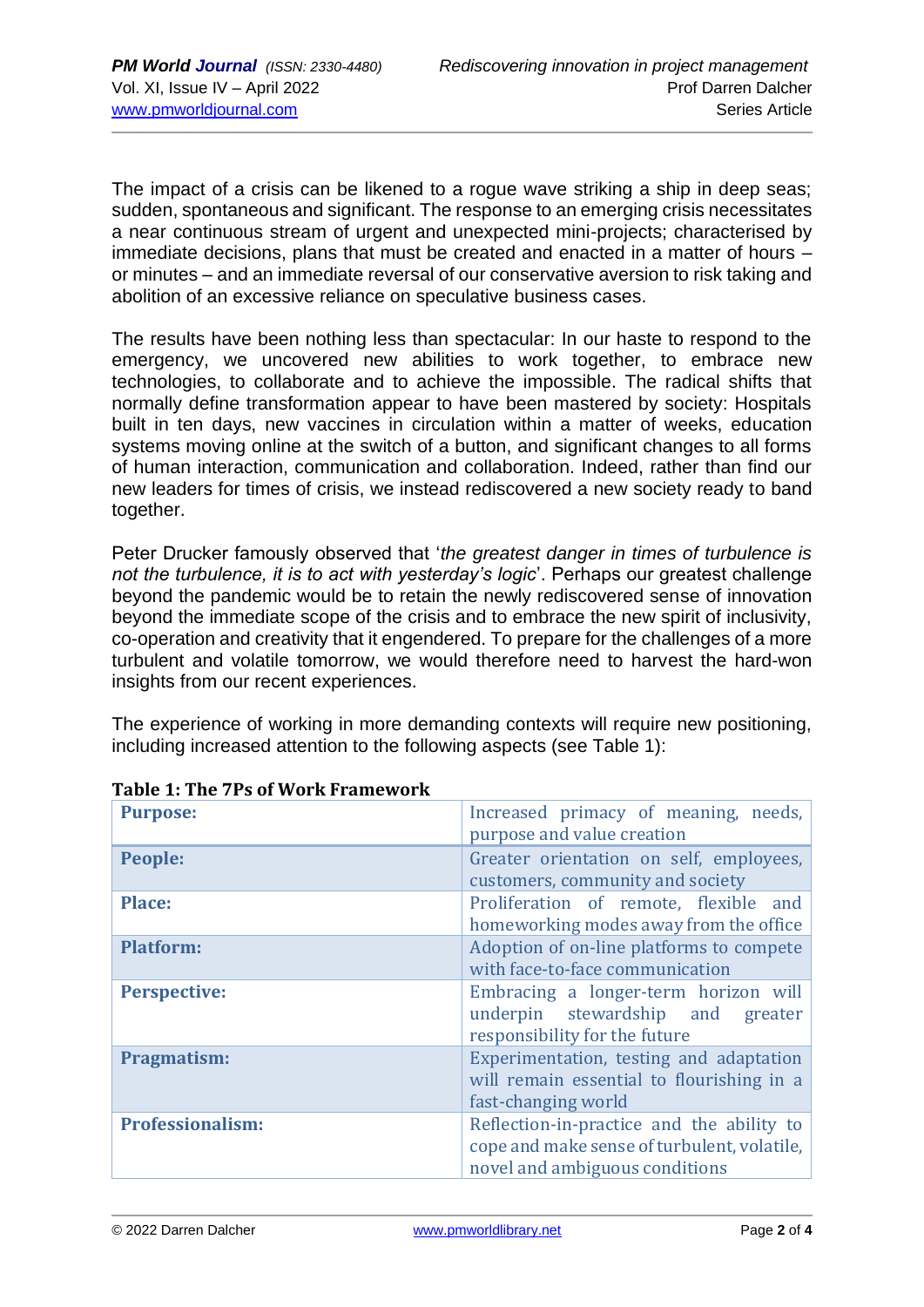Sadly, the new positioning, capabilities and ways of working may be required sooner than we would wish for. The war in the Ukraine is upending our world with similar lessons to be learned and applied. Other challenges abound, including sustainable development, clean water, population growth, resource availability and energy security. There is also the recurring threat of new global pandemics and re-emerging diseases.

How do we begin to tackle such enormous challenges? The recent pandemic has taught us one very important lesson that fundamental change at a global level may still be attainable. The new positioning and the 7Ps foster a range of new mindsets and perspectives required to engage with the challenges in meaningful ways. Underpinning it all is our willingness to continue to initiate, invent and innovate as project management re-discovers its way and its place in supporting, enhancing and sustaining society through significant and meaningful change (Dalcher, 2022).

#### **References**

Dalcher, D. (2022). Rethinking Project Management for a Dynamic and Digital World. Abingdon: Routledge.

Drucker, P. (1980). Managing in turbulent times. London: Harper Collins.

Mitroff, I. I. (2018). Technology Run Amok: Crisis Management in the Digital Age. Cham, Switzerland: Springer.

### About the Author



# **Darren Dalcher, PhD**

Author, Professor, Series Editor Director, National Centre for Project Management Lancaster University Management School, UK